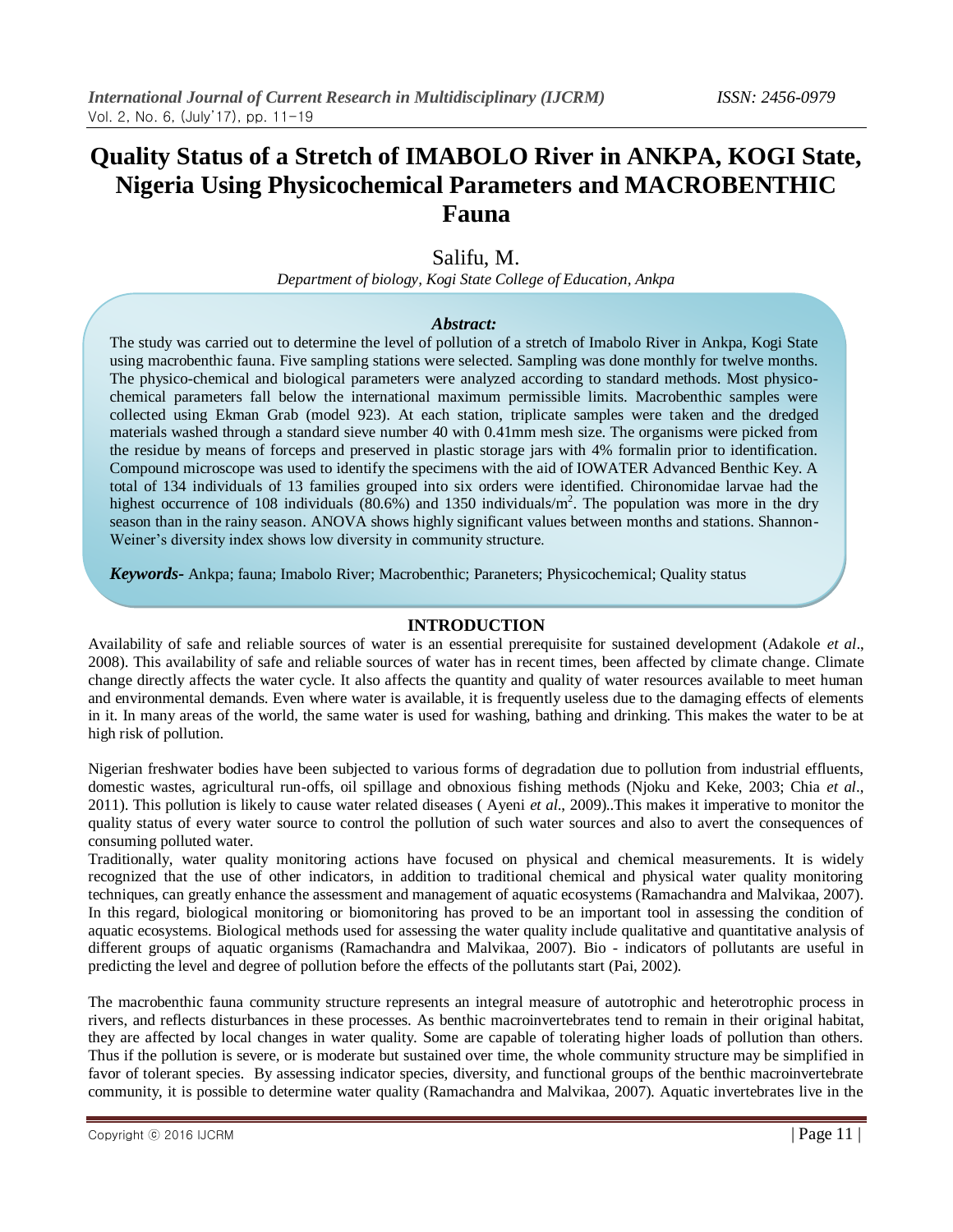bottom parts of water bodies.. Macro-invertebrates convert and transport nutrients from one part of the water body to another, influencing nutrient cycling. They ingest organic matter such as leaf litter and detritus and in turn become food for higher aquatic organisms such as fish, forming a basic link between organic matter and higher aquatic animals in the food web. They are sensitive to changes in habitat and pollution, especially to organic pollution (Ramachandra *et al*., 2005) Benthos are preferred indicators of watershed health because they live in the water for all or most of their life, are easy to collect, differ in their tolerance to amount and types of pollution, are easy to identify in a laboratory. They also have limited mobility and are integrators of environmental condition (Ramachandra and Malvikaa, 2007).

Imabolo River is the largest river in Ankpa L.G.A of Kogi state which is used majorly to supply water to Ankpa, the local government headquarters, and the surrounding villages for domestic and agricultural uses. There is dirt of published work on the macro benthic composition of Imabolo River. Hence, this research work was undertaken to fill this gap.

## **Study Area**

Imabolo river is the largest river in Ankpa L.G.A of Kogi state which is used majorly to supply water to Ankpa, the local government headquarters, and the surrounding villages. Ankpa is located within latitude  $7^024'16''N$  and longitude  $7^0$ 37'50.6"E at the eastern part of Kogi State (Fig. 3.1). The town has an area of approximately 1200km<sup>2</sup> and a population of 267,353 in the 2006 population census (National Population Commission).

Most of the town's landscape slopes to the river so that run–off from the town finally ends in the river. Commercial and agricultural activities predominate in the area.

Imabolo River passes through Ankpa in Ankpa L.G.A. to Olamaboro L.G.A. before joining Ofu river in Ofu L.G.A to form Anambra river that flows to river Niger. The river flows throughout the year. The river is used mostly for domestic purposes- washing, bathing, cooking and drinking. There is also little fishing activities.

#### **Sampling Stations**

Five sampling stations were selected based on a preliminary survey of the river. The first station (Station I) is located at the point of entrance of the river to the town with no visible evidence of surface run-off from the town. It has an elevation of 304.49 m above the sea level and a coordinate of  $07^024'40.3''N007^038'47.0''E$  (GPS). Station II is located immediately after Saint Charle's college, where the first major drainage channel that brings run-off from the town into the river is located. It has an elevation of 295.96 m above the sea level and a coordinate of  $07^024'17.9''N007^038'28.0''E$  (GPS). Station III is located at the bridge along Otukpo road and receives effluents from mechanical and vehicular washers. It has an elevation of 298.40 m above the sea level and a coordinate of  $07^024'08.6"N007^038'19.6"E$  (GPS). Station IV is located at Owelle – Ankpa where the last major drainage channel that carries domestic and commercial effluents into the river is found. It has an elevation of 265.48 m above the sea level and a coordinate of  $07^022'20.7"N007^037'59.3"E$  (GPS). Station V is located at the bridge along Enugu road where the river finally leaves the town. It has an elevation of 311.81 m above the sea level and a coordinate of  $07^{0}$ 21′04.4"N007<sup>0</sup>07′41.9"E (fig.1).

#### **Sampling Procedure**

Sampling was done from October 2012 to September 2013 (1 year). The physico-chemical and biological parameters were analyzed according to standard methods. Water temperature, pH, electrical conductivity (EC) and total dissolved solids (TDS) were measured using the portable Combo HANNA instrument water check (model HI 98129). Water transparency was determined by the use of Sec chi disc. Velocity was determined using a measuring tape, a stop watch and a floating object. A measuring rope with weight at one end was used to measure the water depth at each station. The width of the river was determined at each sampling station using a measuring tape. Total suspended solids (TSS) and total solids (TS) were determined according to APHA, 2002. Nitrate –nitrogen  $(NO_3-N)$ , phosphate-phosphorus  $(PO_4O)$ , total alkalinity dissolved oxygen (DO) and biological oxygen demands (BOD) were measured according to APHA1998.

Sampling of benthos was done using Ekman Grab model 923 to collect the benthic fauna from the stations. The Grab measures 19cm by14cm with an area of 0.0266m<sup>2</sup>. At each station, 3 grabs were taken and the dredged materials washed through a standard sieve number 40 with 0.41mm mesh size. The organisms were picked from the residue by means of forceps and preserved in plastic storage jars with 4% formalin prior to identification. Compound microscope was used to identify the specimens with the aid of IOWATER Advanced Benthic Key (2005).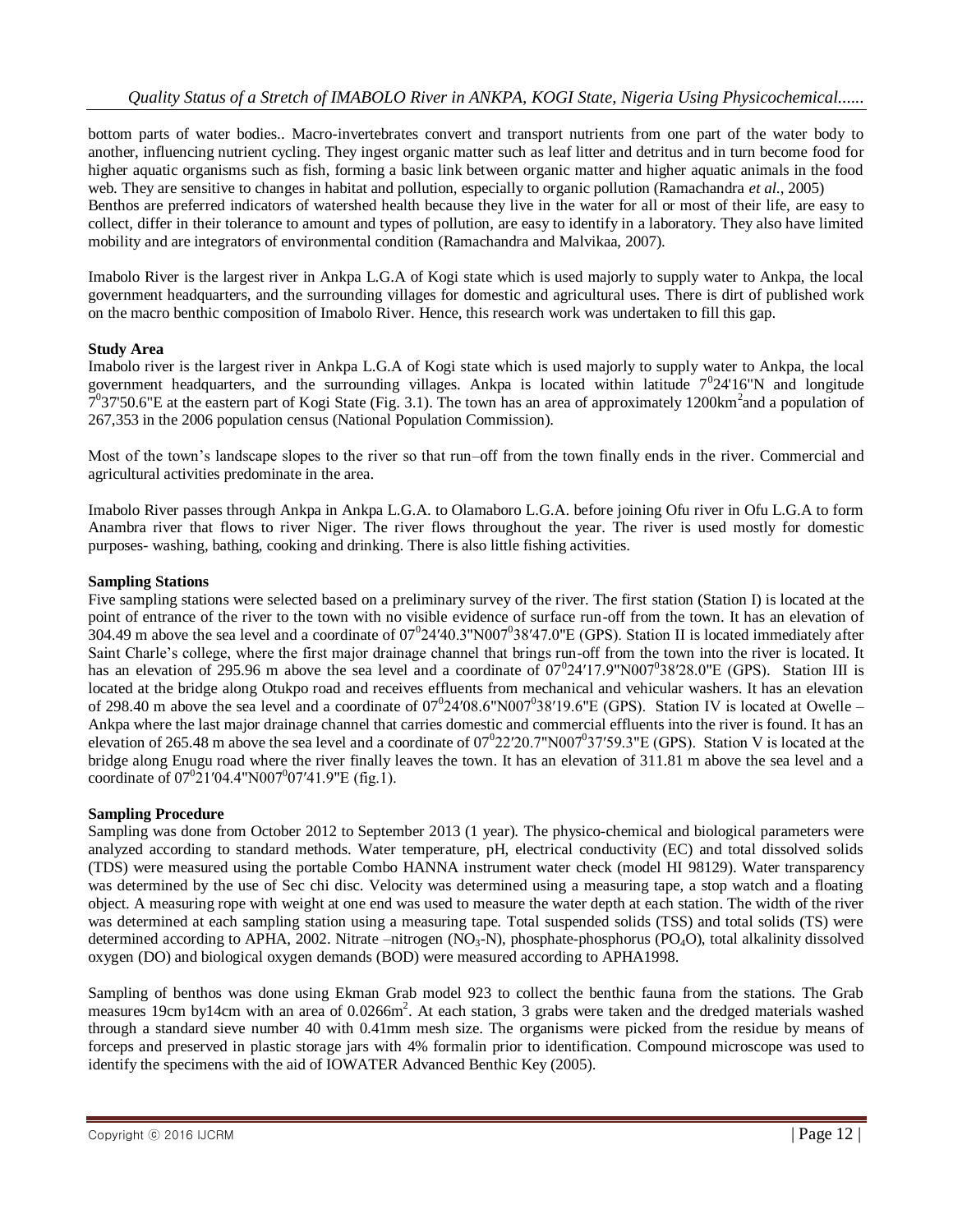#### **Statistical Analyses**

Analysis of variance was performed on the data set to determine the effects of stations and seasons. Shannon-Weiner's diversity index was performed on the parameter to determine the diversity of the organisms.

Analysis of variance was done using Statistica 8.0 for windows; DCA, CCA and Monte Carlo permutation tests was done using Canoco 4.5. All analyses were done at 95% confidence interval  $(p<0.05)$ .

#### **RESULTS AND DISCUSSION**

The study showed that temperature ranged between  $23.24\pm0.39$  and  $28.36\pm0.19^{\circ}$ C, transparency between  $39.80\pm9.16$  and 59.30±9.41cm, TSS between 100.00±68.24 and 300.00±0.00 mg/l, TDS between 40.00±24.49 and 820.00±335.26 mg/l, velocity between  $0.17\pm0.05$  and  $0.17\pm0.05$  m/s. pH ranges between  $5.75\pm0.11$  and  $6.19\pm0.17$ , EC between  $17.80\pm3.54$  and 34.60±10.27 µS/cm, DO between 2.96±0.17 and 4.62±0.45 mg/l, total hardness between 18.40±2.40 and 48.00±8.10 mg/l, alkalinity between 4.75±0.95 and 13.20±3.18 mg/l, NO<sub>3</sub>-N between 7.200±73 and 24.80±1.39 mg/l and PO<sub>4</sub>-P between 1.00±0.07 and 2.34±0.04 mg/l (table 1). The study revealed that the physico-chemical parameters vary significantly between stations and months of study at p>0.05 (table 2).

Table 3 shows a checklist of macrobenthic fauna identified during the period of study. A total of 134 individuals of 13 families grouped into six orders were identified. Chironomidae larvae had the highest occurrence of 108 individuals  $(80.6\%)$  and 1350 individuals/m<sup>2</sup> (Table 1). The relative abundance of other families ranges between 13 – 100 individuals/ $m^2$ . The highest number of occurrence was found at station 3 in the month of April while no occurrence was recorded at all stations in July, August and September (Fig. 2). The occurrence of macrobenthic fauna was higher in the dry season (1075 individuals/m<sup>2</sup>) than in the rainy season (600 individuals/m<sup>2</sup>) (Table 5). The analysis of variance of macrobenthic fauna means between months, stations and months/stations showed a highly significant value (Table 6). Shannon-Weiner's species diversity index showed that June sample at station 2 had the highest species diversity of H' 1.10 (Table 4). The correlation that exists between the physicochemical quality of a water body and the population of macrobenthic invertebrates indicates that the physicochemical quality tends to have regulated the distribution of the organisms (Adakole *et al*., 2008). The biotic component of an aquatic environment is affected in various ways by the physicochemical parameters (Adeogun *et al*., 2004). Thus the macrobenthic invertebrates encountered and enumerated represent the summation of the prevailing water condition of Imabolo river water during the period of study. The one hundred and thirty four (134) species identified during the study period is grossly below the number reported by Adakole et al., (2008), Adakole and Annune (2003) for tropical streams. The low number encountered during the study period could be attributed to frequent disturbance of the river by cattle and humans. The comparably lower number of macrobenthic fauna encountered in the rainy season and none at all in June, July August and December could be the result of sediments brought by flood which buried the organisms deeper beyond the reach of Eckman grab. The dominance of Chironomidae and Oligocheate worms was an indication of moderately polluted water (Debbie, 2012).

#### **CONCLUSION**

Imabolo River water though having most physicochemical parameters falling below maximum permissible limits by international bodies showed evidence of pollution as suggested by low DO values reinforced by the dominance of Chironomidae larvae and presence of oligocheaate worms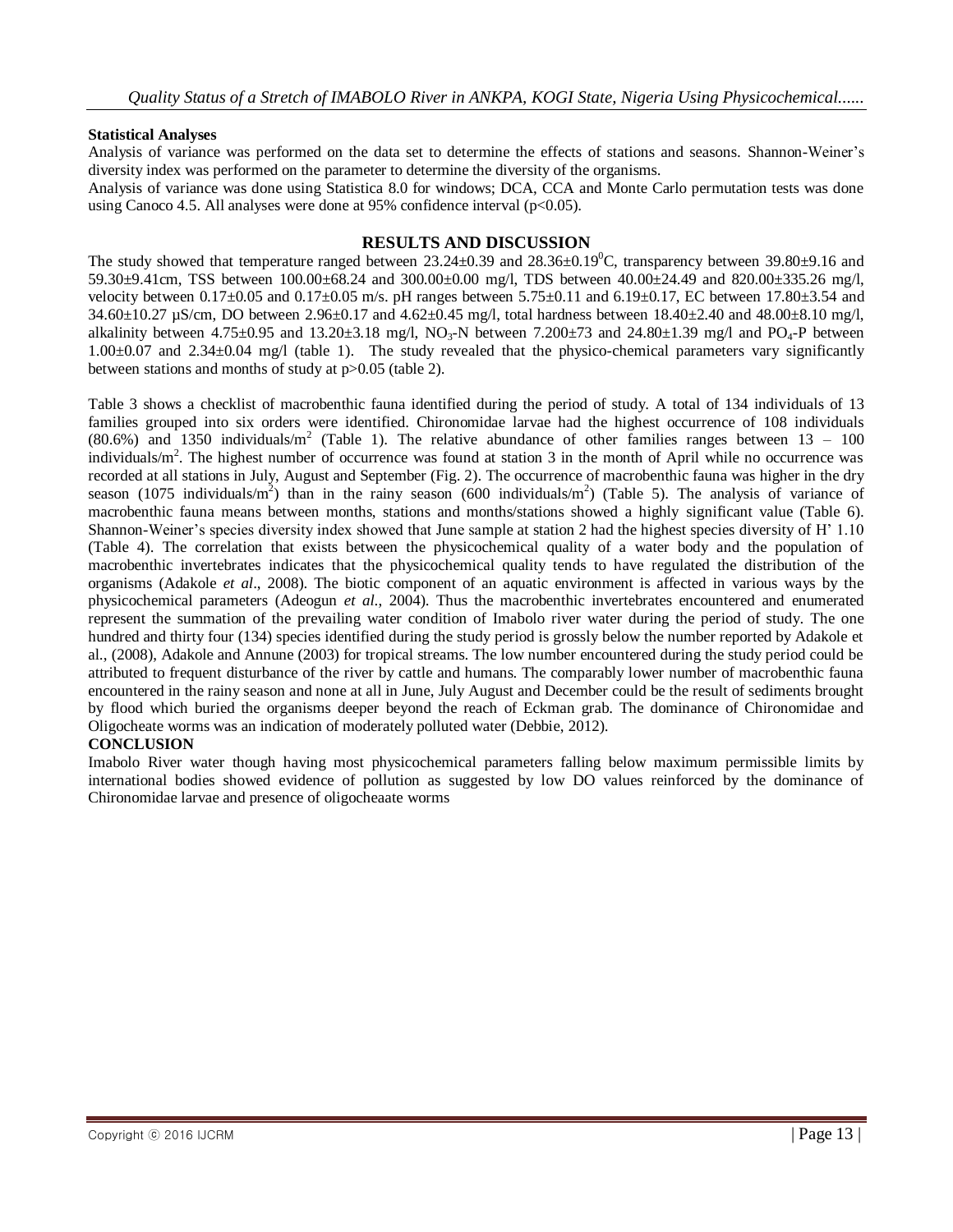| Table 1: Comparison of physico-chemical parameters of Imabolo river between months of the study period. |                 |                 |                 |                 |                   |                   |                  |                 |                 |                   |                 |                   |
|---------------------------------------------------------------------------------------------------------|-----------------|-----------------|-----------------|-----------------|-------------------|-------------------|------------------|-----------------|-----------------|-------------------|-----------------|-------------------|
| <b>Paramete</b>                                                                                         |                 |                 |                 |                 |                   |                   | <b>Months</b>    |                 |                 |                   |                 |                   |
| rs                                                                                                      | Oct             | <b>Nov</b>      | Dec             | Jan             | Feb               | Mar               | April            | May             | June            | July              | Aug             | Sept              |
|                                                                                                         | $27.16 \pm 0.1$ | $27.24 \pm 0.3$ | $23.24 \pm 0.3$ | $26.82 \pm 0.2$ | 27.96±0.25        | 28.36±0.19        | $27.20 \pm 0.26$ | $27.56 \pm 0.2$ | $25.82 \pm 0.2$ | $26.22 \pm 0.15$  | 25.400.26f      | 25.260.21         |
| Temp $(^0C)$                                                                                            | 6cd             | 6cd             | 9h              | 2d              | ab                | a                 | cd               | 5bc             | 9ef             | e                 | g               | g                 |
| Transp                                                                                                  | 59.30±9.4       |                 | $54.60\pm 6.4$  | $56.10{\pm}3.0$ | $48.10\pm4.63$    | 47.00±4.84        | $48.50 \pm 5.02$ | $52.72 \pm 2.2$ | $40.80 \pm 7.2$ | 39.80±9.16        | $48.50 \pm 2.1$ | 57.80±7.2         |
| (cm)                                                                                                    | 1a              | 59.209.35a      | 5a              | 0a              | a                 | a                 | a                | 8a              | 4a              | a                 | 4a              | 1a                |
|                                                                                                         |                 |                 |                 |                 | $200.00 \pm 0.0$  | $300.00 \pm 0.0$  | $200.00 \pm 0.0$ | $300.00 \pm 0.$ | $120.00 \pm 12$ | $260.00 \pm 24.$  | $100.00\pm 68$  | $120.00 \pm 12$   |
| TSS (mg/l)                                                                                              | n.d             | n.d             | n.d             | n.d             | 0 <sub>b</sub>    | 0a                | 0 <sub>b</sub>   | 00a             | .25c            | 49ab              | .24c            | .25c              |
| <b>TDS</b>                                                                                              |                 |                 |                 |                 | $220.00 \pm 20.$  | $160.00 \pm 24.$  | $180.00 \pm 20.$ | 820.00±33       | $220.00 \pm 73$ | $40.00 \pm 24.4$  | $100.00 \pm 0.$ | $100.00 \pm 0.$   |
| (mg/l)                                                                                                  | n.d             | n.d             | n.d             | n.d             | 00 <sub>b</sub>   | 49bc              | 00bc             | 5.26a           | .48b            | 9d                | 00c             | 00c               |
|                                                                                                         |                 |                 |                 |                 | $420.00 \pm 20.$  | $460.00 \pm 24.$  | $380.00 \pm 20.$ | $1120.00 \pm 3$ | 340.00±65       | $300.00 \pm 31.$  | $200.00 \pm 63$ | $220.00 \pm 12$   |
| TS(mg/l)                                                                                                | n.d             | n.d             | n.d             | n.d             | 00 <sub>b</sub>   | 49 <sub>b</sub>   | 00bc             | 35.26a          | .95bc           | 62cd              | .24d            | .25d              |
| Depth                                                                                                   | $60.40 \pm 10.$ | $60.50 \pm 10.$ | $62.60 \pm 10.$ | $68.70 \pm 14.$ | $50.70 \pm 6.89$  | $58.80 \pm 16.0$  | $50.00 \pm 6.28$ | $56.92 \pm 6.1$ | $63.80 \pm 12.$ | $52.70 \pm 2.06$  | $64.80 \pm 12.$ | 65.1012.5         |
| (cm)                                                                                                    | 07a             | 13a             | 36a             | 32a             | a                 | 3a                | a                | 8a              | 22a             | a                 | 64a             | 4a                |
|                                                                                                         |                 | $12.72 \pm 2.9$ | $12.72 \pm 2.9$ | $11.42 \pm 2.5$ | $10.82 \pm 2.51$  | $11.36 \pm 1.96$  |                  | $9.84 \pm 2.21$ | $9.84 \pm 2.21$ |                   | $9.30 \pm 1.89$ | $9.30 \pm 1.89$   |
| Width (m)                                                                                               |                 | 3a              | 3a              | 6ab             | ab                | ab                | $9.76 \pm 2.24$  | b.              | b               | $9.74 \pm 2.24$   | b               | b.                |
| Velocity                                                                                                | $0.17 \pm 0.05$ | $0.17 \pm 0.05$ | $0.17 \pm 0.05$ | $0.28 \pm 0.11$ | $0.43 \pm 0.17$ b | $0.62{\pm}0.19a$  | $0.38 \pm 0.09c$ | $0.50 \pm 0.03$ | $0.27 \pm 0.11$ |                   | $0.40 \pm 0.13$ | $0.54 \pm 0.03$   |
| (m/s)                                                                                                   | e               | e               | e               | de              | cd                | b                 | d                | abc             | de              | $0.66 \pm 0.09a$  | dc              | abc               |
|                                                                                                         | $5.83 \pm 0.19$ | $5.76 \pm 0.14$ | $5.71 \pm 0.11$ | $5.70 \pm 0.13$ |                   |                   | $5.80 \pm 0.12c$ | $5.83 \pm 0.12$ | $5.98 \pm 0.18$ |                   | $5.91 \pm 0.17$ | $6.19 \pm 0.17$   |
| pH                                                                                                      | cd              | d               | d               | d               | $5.75 \pm 0.11d$  | $5.75 \pm 0.11$ d | d                | cd              | b.              | $5.99 \pm 0.17$ b | bc              | a                 |
| EC                                                                                                      | $26.40\pm 6.6$  | $20.00 \pm 3.5$ | $17.80 \pm 3.5$ | $18.80{\pm}4.3$ | $24.40 \pm 3.60$  | 23.40±4.40        | 24.20±4.60       | $23.00 \pm 5.2$ | $26.40\pm 6.4$  | $31.80{\pm}5.96$  | $21.60 \pm 5.3$ | $34.60 \pm 10.$   |
| $(\mu S/cm)$                                                                                            | 4abc            | 8c              | 4c              | 9c              | bc                | bc                | bc               | 6bc             | 2abc            | ab                | 8c              | 27a               |
|                                                                                                         | $4.38 \pm 0.26$ | $4.62 \pm 0.45$ | $4.24 \pm 0.43$ | $4.12 \pm 0.20$ |                   |                   | $3.42 \pm 0.40$  | $3.78 \pm 0.11$ | $4.10 \pm 0.75$ | $3.15 \pm 0.14d$  | $3.54 \pm 0.33$ | $3.24 \pm 0.14$   |
| DO(mg/l)                                                                                                | ab              | a               | abc             | abcd            | $3.06 \pm 0.19e$  | $2.96 \pm 0.17$ e | cde              | abcde           | abcd            | e                 | bcde            | cde               |
| <b>BOD</b>                                                                                              | $1.06 \pm 0.21$ | $1.42 \pm 0.46$ | $1.68 \pm 0.38$ | $1.30 \pm 0.23$ | $0.80 \pm 0.13c$  | $0.84 \pm 0.10c$  | $0.96 \pm 0.16c$ | $0.82{\pm}0.12$ | $2.70 \pm 0.77$ |                   | $1.76 \pm 0.22$ | $2.00 \pm 0.41$   |
| (mg/l)<br>TotalHard                                                                                     | bcd             | bcd             | bcd             | bcd             | d                 | d                 | d                | cd              | a               | $0.66 \pm 0.13d$  | abc             | ab                |
|                                                                                                         |                 |                 |                 |                 |                   |                   |                  |                 |                 |                   |                 |                   |
| ness<br>CaCO <sub>3</sub>                                                                               | $35.20 \pm 1.9$ | $25.60 \pm 2.4$ | $22.80 \pm 2.4$ | $30.40 \pm 2.6$ | $48.00 \pm 8.10$  | $39.60 \pm 8.11$  | $38.40 \pm 5.31$ | $20.80 \pm 2.9$ | $41.60 \pm 5.4$ | $18.40{\pm}2.40$  | $39.20 \pm 1.9$ | $36.00 \pm 1.7$   |
|                                                                                                         | 6abcd           | <b>Ocde</b>     | 2de             | 4bcde           |                   | abc               | abc              | 4e              | 6ab             |                   | 6abc            | 9abcd             |
| (mg/l)<br>Alkalinity                                                                                    |                 |                 |                 |                 | a                 |                   |                  |                 |                 | $\mathbf e$       |                 |                   |
| CaCO <sub>3</sub>                                                                                       | $13.20 \pm 3.1$ | $8.20 \pm 0.97$ | $9.60 \pm 1.36$ | $9.00 \pm 1.76$ |                   | $6.60 \pm 1.29$ b | $10.20 \pm 2.90$ | $7.50 \pm 1.50$ | $9.75 \pm 2.78$ | $8.80 \pm 1.93a$  | $12.00 \pm 2.2$ | $7.20 \pm 1.16$   |
| (mg/l)                                                                                                  | 8a              | abc             | abc             | abc             | $4.75 \pm 0.95c$  | $\mathbf{C}$      | abc              | abc             | abc             | bc                | 6ab             | bc                |
| NO <sub>3</sub> N                                                                                       | $20.00 \pm 3.6$ | $11.50 \pm 0.6$ | $13.20 \pm 1.5$ | $9.60 \pm 2.28$ | $9.50 \pm 1.79$ d | $13.80 \pm 2.73$  | $16.80 \pm 1.23$ | $18.20 \pm 1.2$ | $12.70 \pm 2.6$ |                   | $14.40{\pm}4.4$ | $24.80 \pm 1.3$   |
| (mg/l)                                                                                                  | 9ab             | 7cde            | 2bcde           | de              | e                 | bcde              | bcd              | 9abc            | 4bcde           | 7.200.73e         | 0bcde           | 9a                |
| $PO4$ . $P$                                                                                             | $1.83 \pm 0.09$ | $1.50 \pm 0.08$ | $2.34 \pm 0.04$ | $1.95 \pm 0.25$ | $1.82 \pm 0.11$ b | $1.96 \pm 0.02b$  | $2.10 \pm 0.04a$ | $1.47 \pm 0.17$ | $1.64 \pm 0.06$ | $1.64 \pm 0.06c$  | $1.34 \pm 0.14$ |                   |
| (mg/l)                                                                                                  | bcd             | de              | a               | bc              | cd                | $\mathbf{C}$      | b                | e               | cde             | de                | $\mathbf{e}$    | $1.00 \pm 0.07$ f |
|                                                                                                         |                 |                 |                 |                 |                   |                   |                  |                 |                 |                   |                 |                   |

*Quality Status of a Stretch of IMABOLO River in ANKPA, KOGI State, Nigeria Using Physicochemical......*

Copyright © 2016 IJCRM  $\vert$  Page 14 |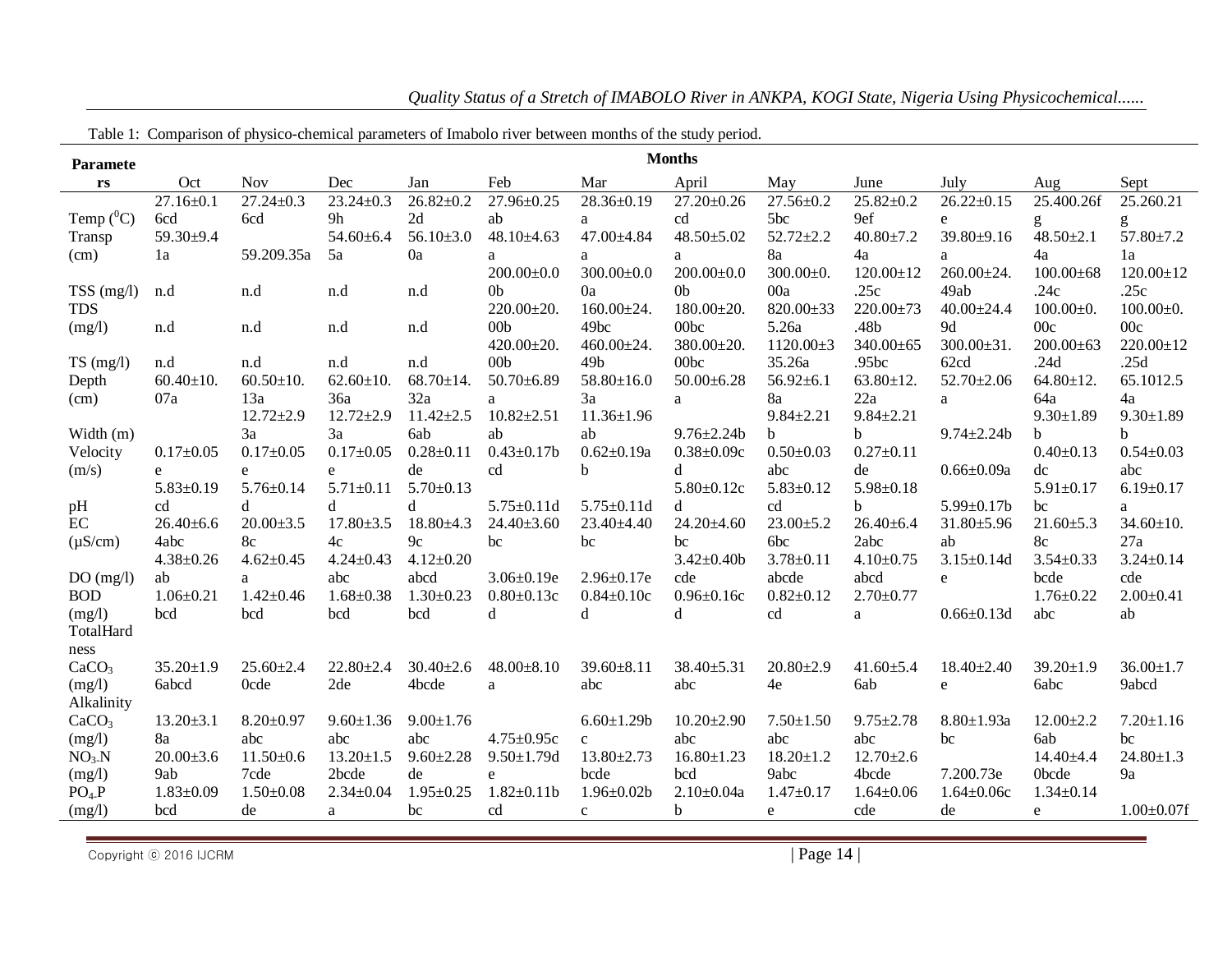Means with the same letter along rows are not significant at  $p$  > 0.05 level of significance

Note: DO= Dissolved Oxygen, BOD= Biological Oxygen Demand, TSS= Total Suspended Solids, TDS= Total Dissolved Solids, TS= Total Solids, NO<sub>3</sub>-N= Nitratenitrogen, PO<sub>4</sub>-P= Phosphate-phosphorus, EC= Electrical Conductivity n.d= Not Determined.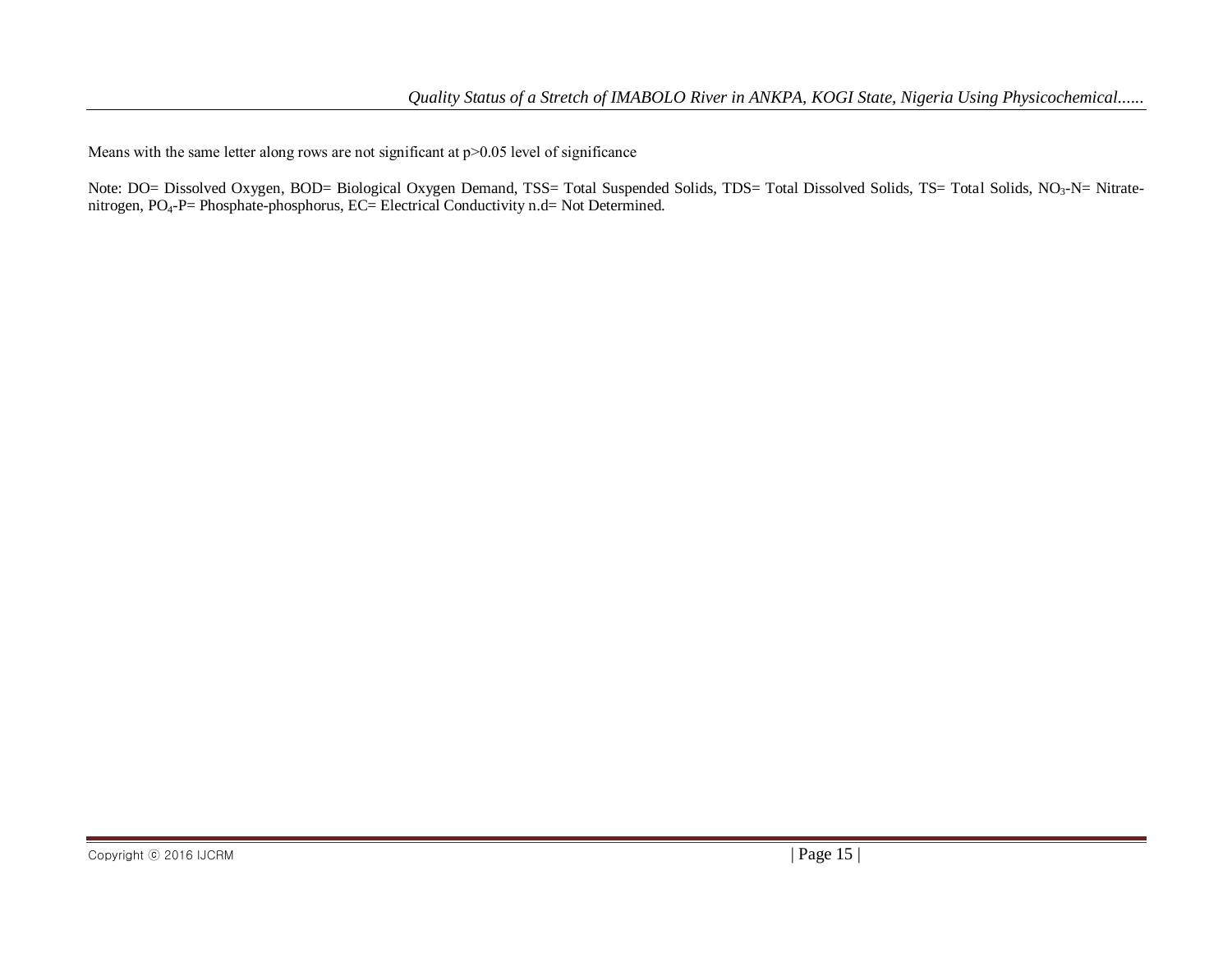| Parameters                                          | Station 1         | Station 2            | Station 3            | Station 4            | Station 5           |
|-----------------------------------------------------|-------------------|----------------------|----------------------|----------------------|---------------------|
| Temperature $(^0C)$                                 | $25.94 \pm 0.44c$ | $26.97 \pm 0.43a$    | $26.95 \pm 0.38a$    | $26.30\pm0.43b$      | $26.44 \pm 0.42b$   |
| Transparency (cm)                                   | $61.88 + 2.98a$   | $59.79 + 5.48a$      | $35.71 \pm 2.98$     | $48.25 \pm 2.11a$    | $53.29 + 3.14a$     |
| $TSS$ (mg/l)                                        | 125.00±37.18b     | $133.33 \pm 37.10a$  | $133.33 \pm 37.10a$  | $141.67 \pm 35.80a$  | $133.33 \pm 33.33a$ |
| TDS(mg/l)                                           | 100.00±40.82b     | $191.67 + 112.45a$   | $176.00 + 104.54a$   | $200.00+112.14a$     | $100.00\pm30.15h$   |
| TS(mg/l)                                            | $225.00\pm59.19b$ | $325.00 \pm 135.33a$ | $308.33 \pm 126.85a$ | $341.67 \pm 134.53a$ | $233.33\pm55.50b$   |
| Depth $(cm)$                                        | $61.88 \pm 2.98b$ | $94.00 \pm 6.23a$    | $40.54 \pm 1.97$ d   | $48.25 \pm 2.11$ cd  | $53.29 \pm 3.14c$   |
| Width(m)                                            | $10.54 \pm 0.98$  | $17.29 \pm 1.69a$    | $8.29 \pm 1.17c$     | $6.32+0.58d$         | $6.22 \pm 0.77$ d   |
| Velocity $(m/s)$                                    | $0.02 \pm 0.01$   | $0.02 \pm 0.01$      | $0.51 \pm 0.08a$     | $0.40+0.04a$         | $0.39 \pm 0.05a$    |
| pH                                                  | $5.57 \pm 0.03c$  | $5.59 \pm 0.03c$     | $5.73 \pm 0.06$      | $6.22+0.06a$         | $6.15 \pm 0.06a$    |
| $EC$ ( $\mu$ S/cm)                                  | $12.50 \pm 0.80c$ | $15.58 \pm 2.30c$    | $22.25 \pm 2.00$     | $37.25 \pm 1.90a$    | $34.25 \pm 3.21a$   |
| DO(mg/l)                                            | $4.06 \pm 0.31a$  | $3.70 \pm 0.18a$     | $3.07 \pm 1.8a$      | $4.02+0.20a$         | $3.78 \pm 0.29a$    |
| $BOD$ (mg/l)                                        | $1.11 \pm 0.17a$  | $1.60 \pm 0.23a$     | $1.03 \pm 0.22a$     | $1.61 \pm 0.35a$     | $1.32 \pm 0.28a$    |
| <b>Total Hardness</b><br>CaCO <sub>3</sub> (mg/l)   | $29.27 \pm 3.17a$ | 33.50±4.89a          | $30.67 \pm 3.36a$    | 34.17±3.42a          | $37.00 \pm 3.35a$   |
| <b>Toall Alkalinity</b><br>CaCO <sub>3</sub> (mg/l) | $6.78 \pm 1.24c$  | $6.00 \pm 0.99c$     | $9.58 \pm 0.95$ ab   | $11.67 \pm 1.57a$    | $10.33 \pm 1.18a$   |
| $NO3-N$ (mg/l)                                      | $11.42 \pm 2.07a$ | $14.29 \pm 2.42a$    | $14.38 \pm 1.45a$    | $16.00 \pm 1.56a$    | $15.46 \pm a$       |
| $PO4-P$ (mg/l)                                      | $1.64 \pm 0.13a$  | $1.69 \pm 0.13a$     | $1.78 \pm 0.11a$     | $1.63 \pm 0.13a$     | $1.75 \pm 0.13a$    |

Table 2: Some physico-chemical parameters of a stretch of Imabolo river.

Note:

Means with the same letter are not significant at  $p$  > 0.05 level of significance EC= Electrical Conductivity DO= Dissolved Oxygen BOD= Biological Oxygen Demand TSS= Total Suspended Solids TDS= Total Dissolved Solids TS= Total Solids NO3-N= Nitrate-nitrogen

PO4-P= Phosphate-phosphorus.

#### Table3: Macrobenthic fauna of a stretch of Imabolo River.

|       |        | <b>No. per Station</b> |  |                     |  |  | <b>Total No.</b>  | % Occurrence | Individual/ $m2$ |
|-------|--------|------------------------|--|---------------------|--|--|-------------------|--------------|------------------|
| Order | Family |                        |  | $1 \t2 \t3 \t4 \t5$ |  |  | <b>Identified</b> |              |                  |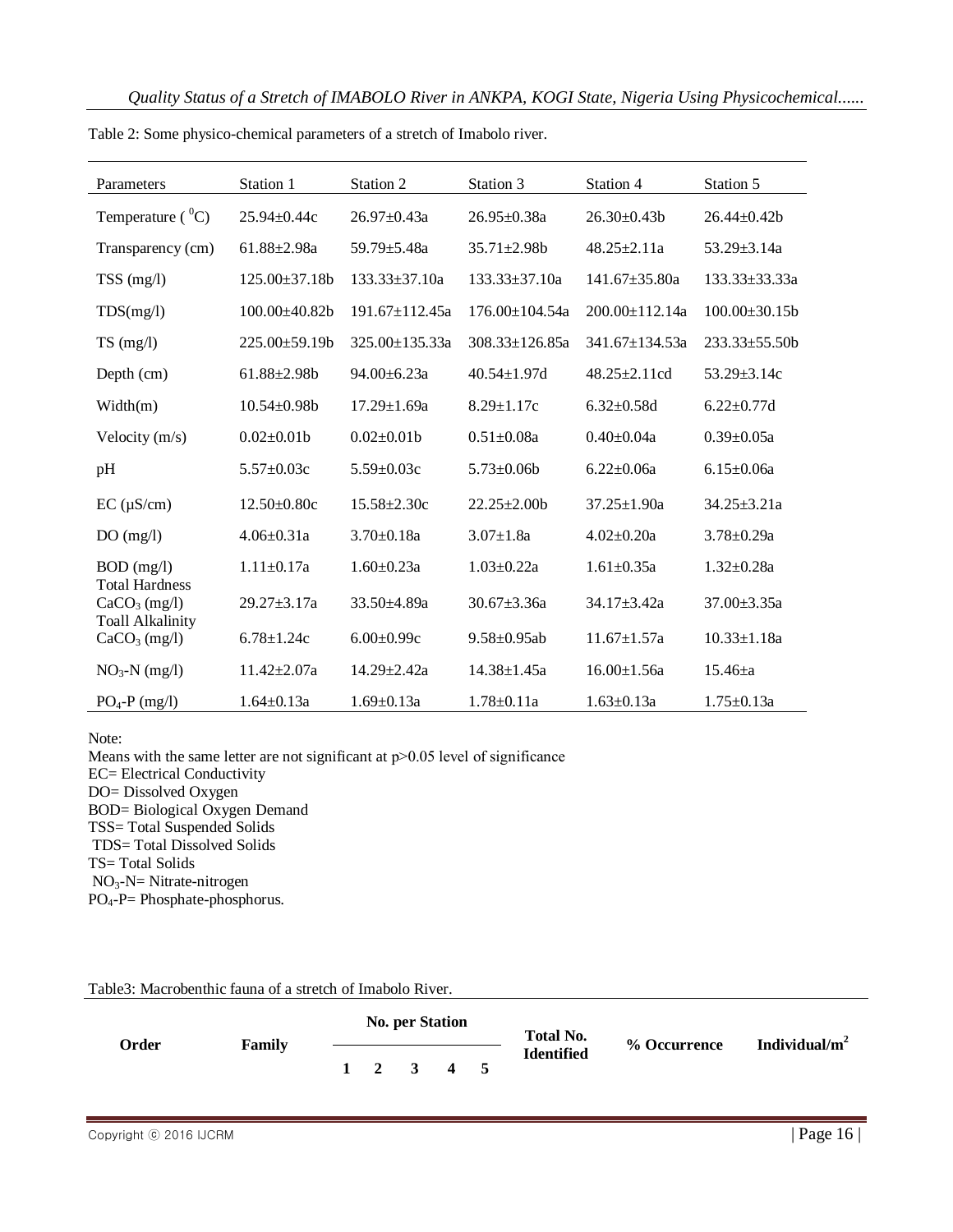| Coleoptera  | Dystiscidae    |                |                | $\Box$                   | $\overline{1}$ | $\sim$ $\sim$  | $\,1$          | 0.75           | 13   |
|-------------|----------------|----------------|----------------|--------------------------|----------------|----------------|----------------|----------------|------|
|             | Hydrophilidae  | $\blacksquare$ | $\mathbf{1}$   | $\blacksquare$           |                |                | $\mathbf{1}$   | 0.75           | 13   |
| Diptera     | Anthericidae   |                |                | $\blacksquare$           | $\mathbf{1}$   | $\overline{1}$ | $\overline{2}$ | 1.5            | 25   |
|             | Chironomidae   | $\tau$         | 39             | 58                       | $\mathfrak{Z}$ | $\overline{1}$ | 108            | 80.6           | 1350 |
|             | Empididae      |                | $\mathbf{1}$   | $\blacksquare$           |                |                | $\mathbf{1}$   | 0.75           | 13   |
|             | Simulidae      |                | $\overline{1}$ |                          |                |                | $\mathbf{1}$   | 0.75           | 13   |
|             | Syriphidae     |                |                |                          | $\overline{1}$ | $\overline{a}$ | $\,1$          | 0.75           | 13   |
|             | Tupilidae      |                |                |                          |                | 3              | 3              | $2.2\,$        | 38   |
| Hemiptera   | Nepidae        |                |                | $\overline{\phantom{a}}$ | $\overline{2}$ | $\overline{2}$ | $\overline{4}$ | $\mathfrak{Z}$ | 50   |
| Megaloptera | Sialidae       | $\blacksquare$ | $\overline{1}$ | $\Box$                   | $\mathbf{1}$   | $\overline{1}$ | 3              | 2.2            | 38   |
| Odonata     | Coenagrionidae |                |                |                          | 1              | $\overline{a}$ | $\mathbf{1}$   | 0.75           | 13   |
| Lumbricina  | Encliytraeidae |                |                | $\,8\,$                  |                |                | $8\,$          | $\sqrt{6}$     | 100  |

*Quality Status of a Stretch of IMABOLO River in ANKPA, KOGI State, Nigeria Using Physicochemical......*



Figure 1: Map of Ankpa showing Imabolo River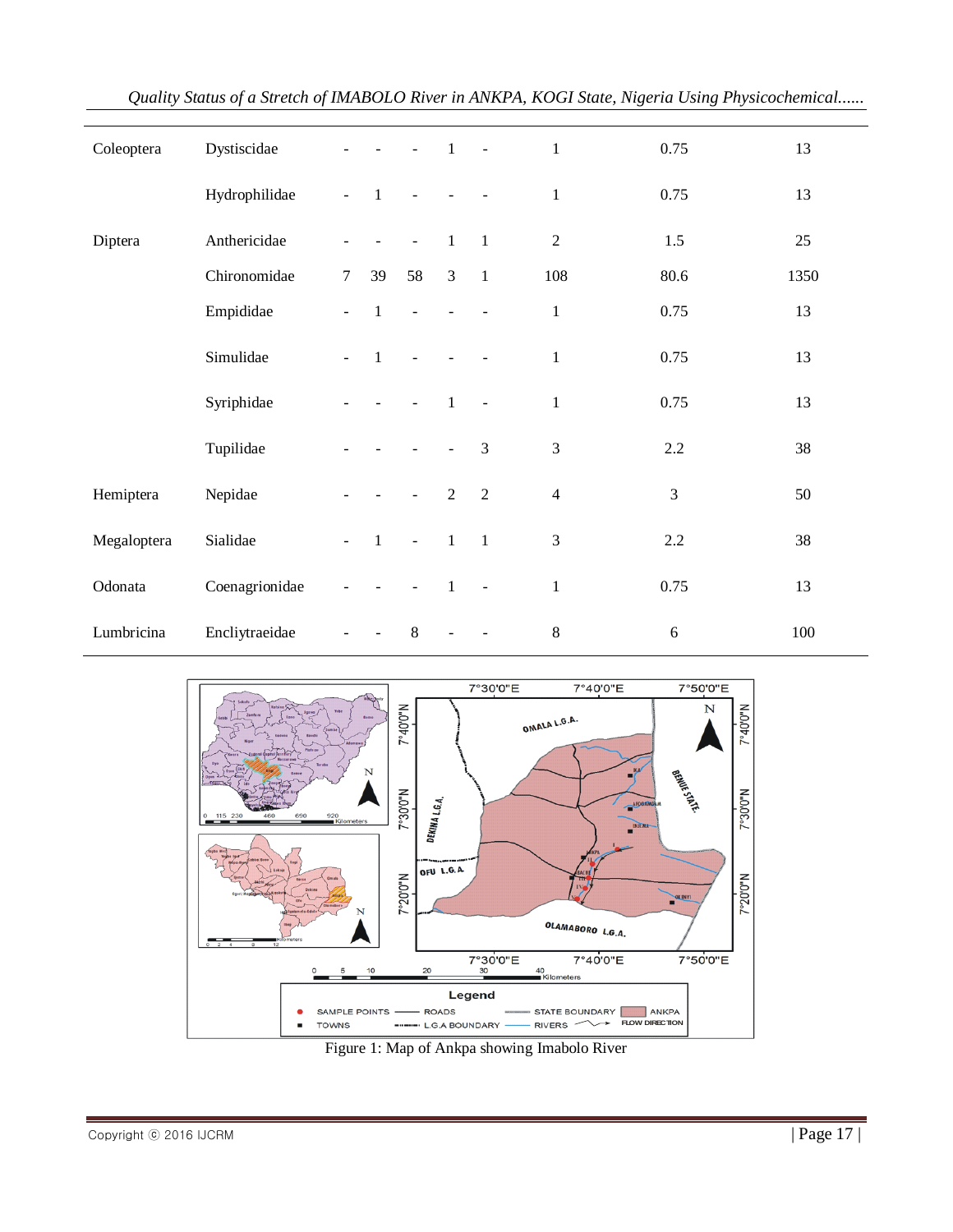

Figure 2: Mean monthly variations in macrobenthic fauna of a stretch of Imabolo River

|               | <b>Stations</b> |                |      |      |      |  |  |  |  |
|---------------|-----------------|----------------|------|------|------|--|--|--|--|
| <b>Months</b> | 1               | $\overline{2}$ | 3    | 4    | 5    |  |  |  |  |
| October       | 0.00            | 0.00           | 0.00 | 0.00 | 0.00 |  |  |  |  |
| November      | 0.00            | 0.00           | 0.64 | 0.69 | 0.64 |  |  |  |  |
| December      | 0.00            | 0.00           | 0.00 | 0.00 | 0.56 |  |  |  |  |
| January       | 0.00            | 0.00           | 0.53 | 0.00 | 0.00 |  |  |  |  |
| February      | 0.00            | 0.00           | 0.00 | 0.00 | 0.00 |  |  |  |  |
| March         | 0.00            | 0.00           | 0.00 | 0.00 | 0.00 |  |  |  |  |
| April         | 0.00            | 0.00           | 0.30 | 0.00 | 0.00 |  |  |  |  |
| May           | 0.00            | 0.00           | 0.38 | 0.00 | 0.00 |  |  |  |  |
| June          | 0.00            | 1.10           | 0.00 | 0.69 | 0.00 |  |  |  |  |
| July          | 0.00            | 0.00           | 0.00 | 0.00 | 0.00 |  |  |  |  |
| August        | 0.00            | 0.00           | 0.00 | 0.00 | 0.00 |  |  |  |  |
| September     | 0.00            | 0.00           | 0.00 | 0.00 | 0.00 |  |  |  |  |

Table 4 :Shannon-Weiner's diversity index for macrobenthic community of a stretch of Imabolo River.

Key:

 $0.00 - 0.4 = 1$  Species  $0.5 - 0.9 = 2$  Species  $1.0 - 1.2 = 3$  Species Source: Exponential table.